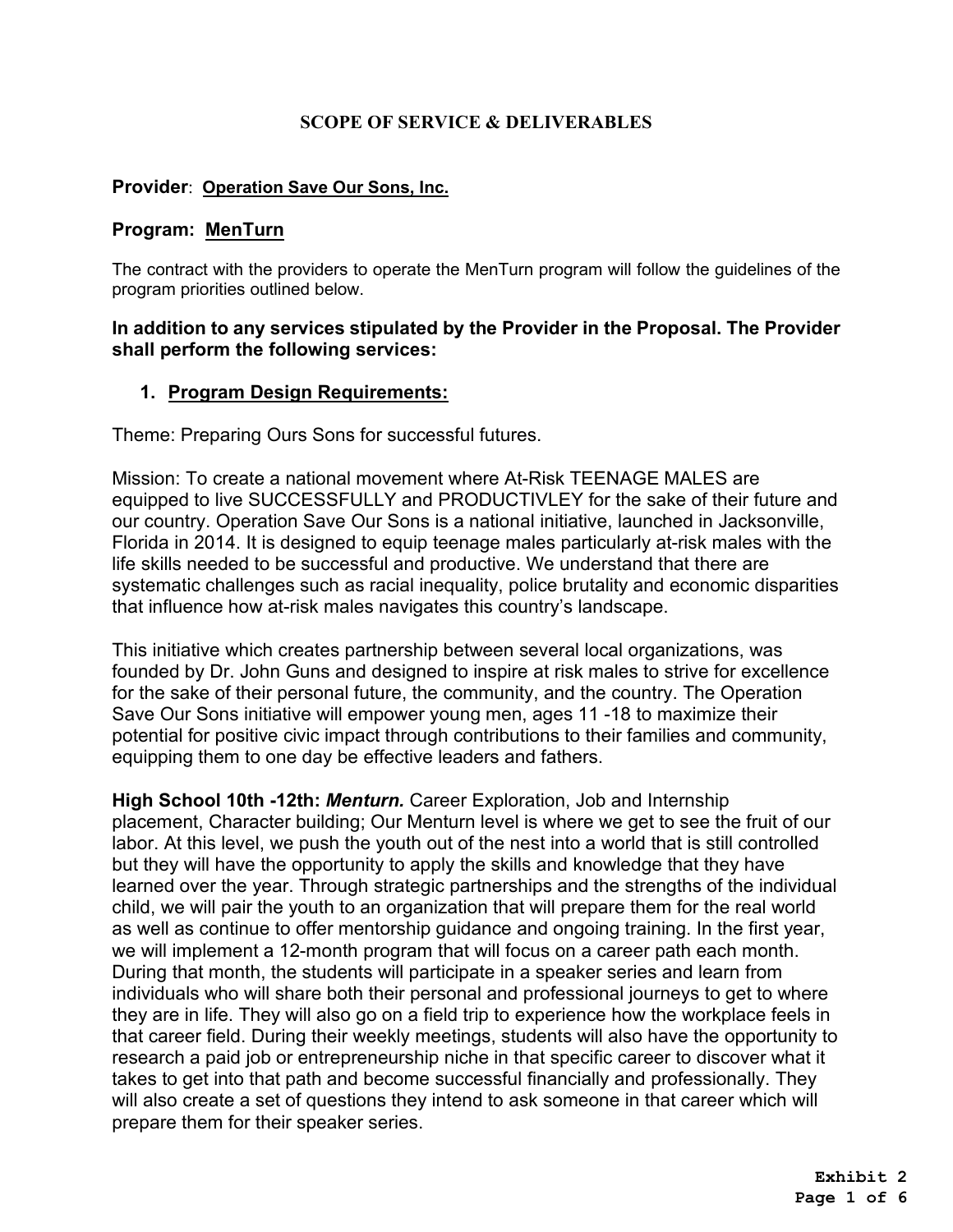## **Number of Students:**

# of children/youth enrolled: 100 Youth must be from ages 15 to 18 Number of children/youth served:

- At least 75% of children/youth attend 30 days or more
- At least 75% of children/youth attend 60 days or more

# **Service Time and Period Requirements:**

August 16, 2021 – July 31, 2022 option for renewals

This Contract may be renewed by KHA, in its sole discretion, for up to three additional one-year periods.

Days of the Week: Two days a week Length of MenTurn Sessions (in minutes): 60 Number of months: 12 months

# **Location(s):**

3738 Winton Drive Jacksonville, Florida 32208

### **2. Program Fees and Program Income**

There are no fees charged for the program. It is free to participate.

### **3. Safety Requirements:**

The safety of students and their families participating in the program is of the highest priority. Students must participate in structured activities in a safe environment supervised by well-trained and caring staff on- and off-site. Facilities must comply with federal, state, and local health and safety standards.

### **4**. **Academic and Personal Enrichment**

Operation Save Our Sons' primary goal is to educate. In educating our future leaders we intend to increase promotion and graduation rates in each city that we are invested in.

### Our Goals:

**Decrease crime**: Initially we believe by increasing academics, it will reduce the incarceration rate significantly with those youth that we encounter.

**Build and improve family relations:** We believe that the family structure is the most important aspect of a child's life. Our focus will be to increase positive relationships between the parents and their son.

**Post-Secondary preparedness and job training:** We intend to adequately prepare young men with life skills that will increase the number of graduating seniors, encourage postsecondary education and promote both job training and armed forces entrance through our Menturn program. These concepts will in turn reduce arrest and incarceration (both which have a dramatic effect on taxpayers), as well as relieve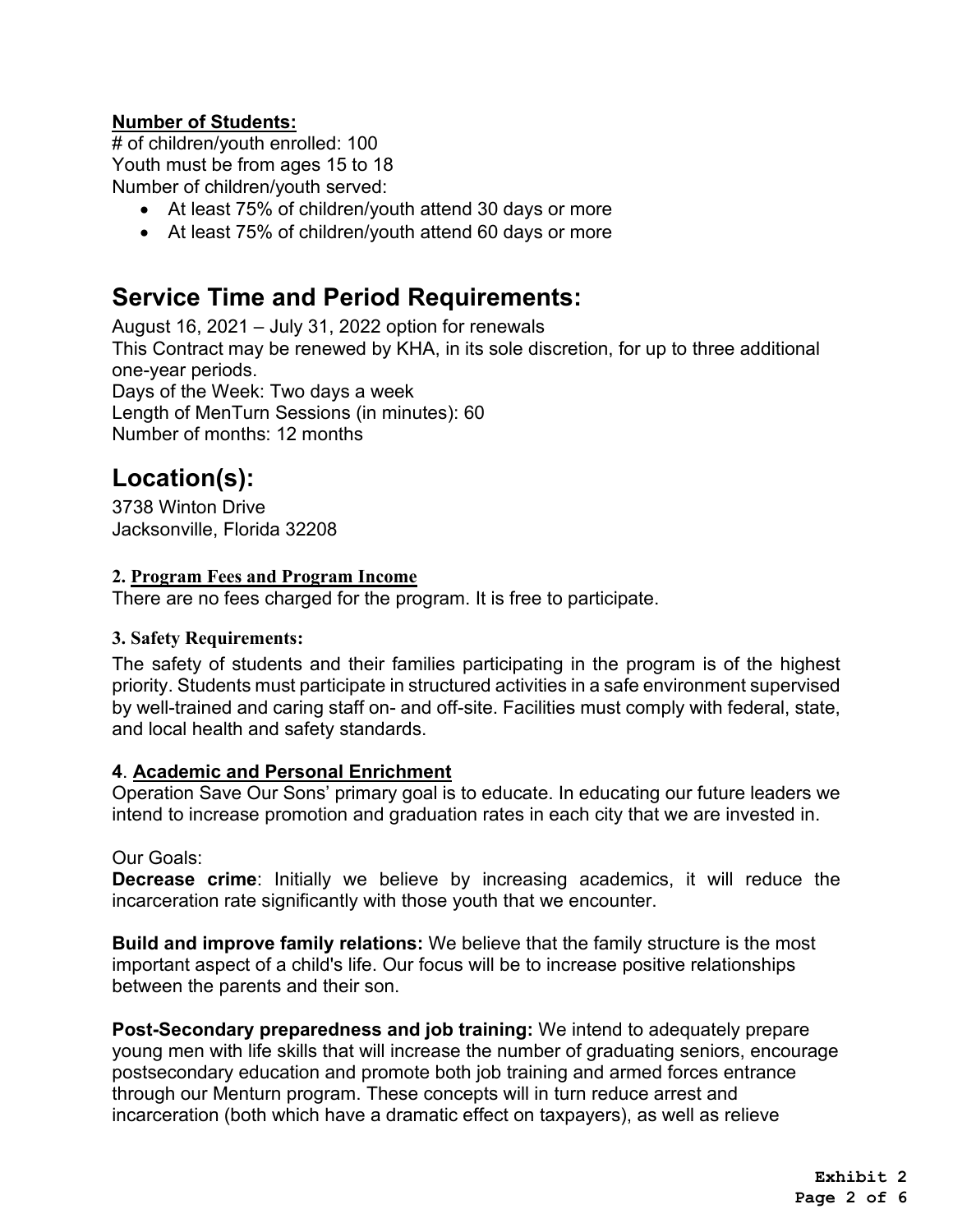additional economic burdens imposed on our communities in-regards to the criminal justice system.

**Financial Literacy:** By providing financial literacy and training, we intend to develop a sense of pride and self-sufficiency that will lead to our target group. We intend to provide financial education to ensure that the youth are not overwhelmed by debt and poor financial decisions.

**Character Development:** We will, through a well-structured character-building program develop the youth through the three layers of Operation Save Our Sons, equipping the boys with the knowledge and skills that will enable them to grow into productive citizens.

**Conflict Management:** With so many potential life-altering situations facing the boys, we will prepare them, through trainings and mentoring groups to successfully navigate these situations successfully.

**Civic & Political engagement:** Educating young at-risk males on how the political system works and how they can get involved using the system to benefit themselves and their communities. Our focus is to also build positive relationships with law enforcement agencies with our city.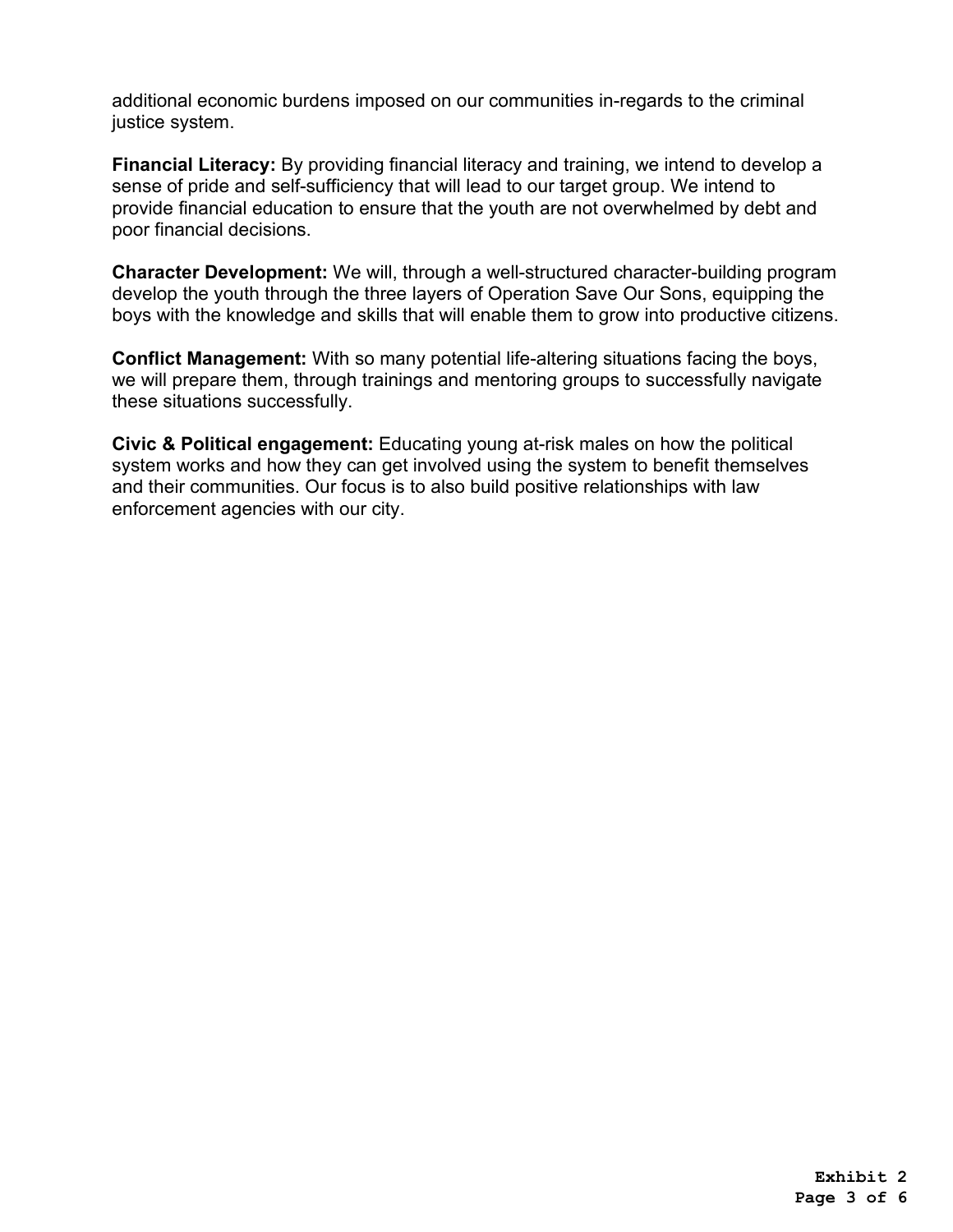**KHA has established Outcome Measures for Operation Save Our Sons MenTurn programming, as displayed on the following chart. The measures are subject to change and may be added to, deleted or edited as the program progresses.**

#### **PERFORMANCE MEASURES**

The Contractor will be required to submit client performance measure data, in the SAMIS Performance Measure (PM) Module, within the time frames specified by KHA. The Contractor shall also report any barriers experienced in performance measure achievement, as required. The report should also include any noteworthy activities that have occurred during the term of this Agreement, as requested. Contractors will use the KHA Data Quality Assurance Report to ensure administration points are completed and service components are attached.

*DESIRED RESULT: Gain workforce development training and 21st Century skills*

**Results based accountability utilizes data to improve performance outcome measures to achieve the desired customer result. When applied, performance measurement answers the following key questions:**

| <b>Key</b><br>Question                        | Performance                                                                                                                                              | <b>KHA</b><br>Goal*          | <b>Evaluation Tool</b>                                            | <b>Admin Schedule</b>                                                                 |  |
|-----------------------------------------------|----------------------------------------------------------------------------------------------------------------------------------------------------------|------------------------------|-------------------------------------------------------------------|---------------------------------------------------------------------------------------|--|
| How<br>Much<br>Did We<br>Do?                  | % of contracted youth actually served.                                                                                                                   | 95%                          | <b>SAMIS Data</b>                                                 | Analyzed on Semi-<br>Annual Schedule                                                  |  |
|                                               | % of funded allocation utilized.                                                                                                                         | 95%                          | <b>SAMIS Data</b>                                                 | Analyzed on Semi-<br>Annual Schedule                                                  |  |
| How<br>Well Did<br>We Do<br>It?               | Program Services Monitoring                                                                                                                              | <b>Meets</b><br>Expectations | Monitoring and Site Visits                                        | 1 <sup>st</sup> Year - Quarterly<br>2nd & 3rd Year (if<br>renewed) - Bi-<br>Annually  |  |
|                                               | Data Integrity                                                                                                                                           | 95%                          | <b>SAMIS</b><br><b>Quality Assurance Report</b>                   | Analyzed on Semi-<br>Annual Schedule                                                  |  |
| <b>Is</b><br>Anybody<br><b>Better</b><br>Off? | % of youth who successfully<br>completed the program.                                                                                                    | 75%                          | <b>SAMIS Case Closure</b><br>Reason                               | Program<br>Completion                                                                 |  |
|                                               | % of youth who increased their<br>knowledge of the career field and their<br>confidence levels to pursue a career<br>path of their choice in the future. | 75%                          | Appropriate tool to be<br>mutually agreed upon with<br>Contractor | Pretest (within 2<br>weeks of program<br>entry) & Posttest<br>(program<br>completion) |  |

### **5. Parent Engagement Requirements/Adult Family Member Services**

Programs should **provide family involvement services** designed to increase the involvement of adult family members in their child's education and/or to develop literacy or related educational skills that will enable adult family members to be supportive of the child's learning.

**The providers will be required to provide necessary information for the funders in an accurate and timely manner to meet deadlines set by the Kids Hope Alliance (KHA). The providers will need to enter data into, local, state and federal data collection systems with assistance from the KHA. Failure to follow the reporting**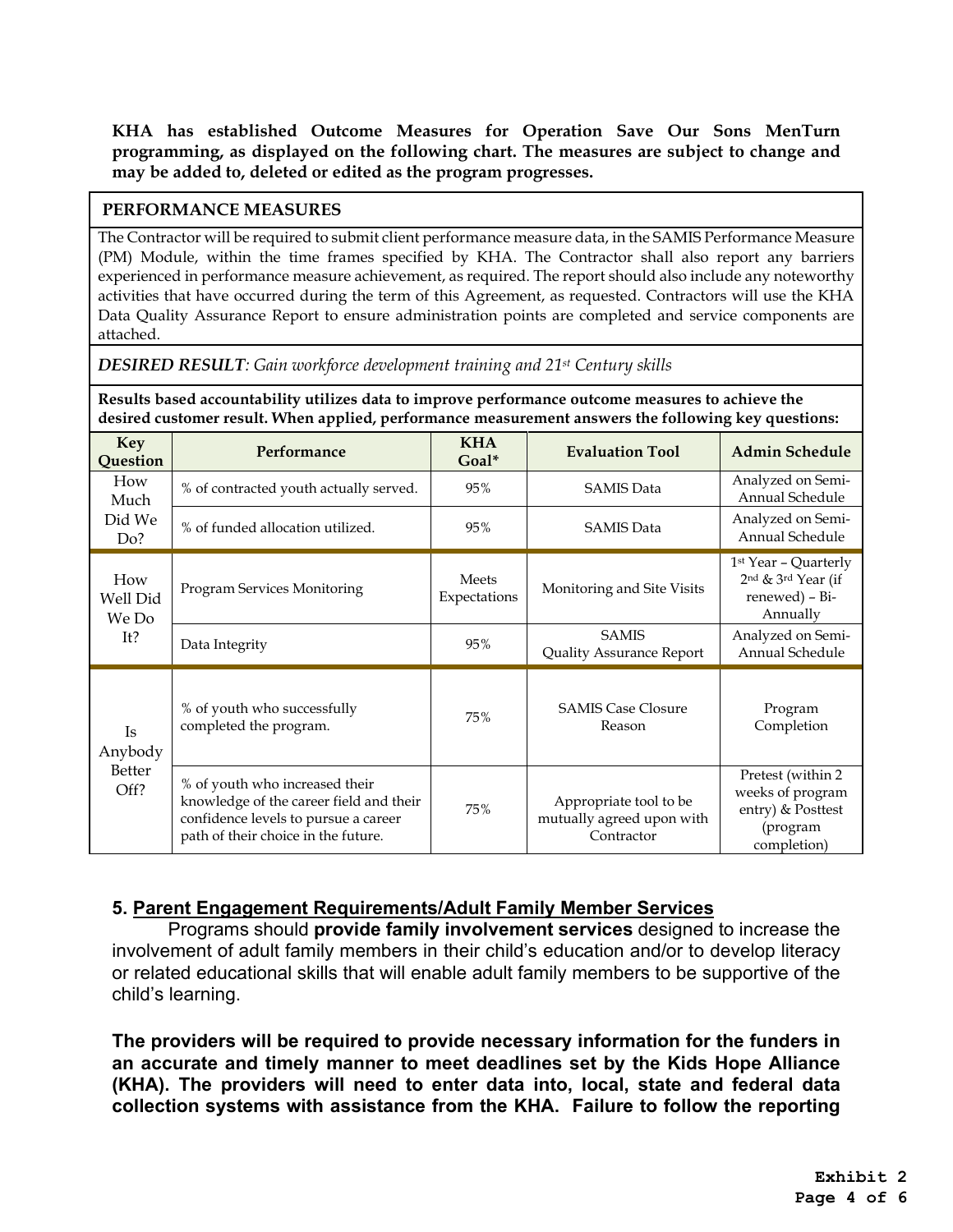**outcomes may delay reimbursement of contracts invoices, corrective action, probation and/or termination of contract.** 

### **6. Dissemination Plan**

Existing relationships with Duval County Public Schools, charter, and private schools. Partnering with DCPS 5,000 Role Models of Excellence Project to recruit and retain youth in the program

### **Social Media Promotions:**

Our goal is to get parents of at-risk youth to voluntarily sign-up. Using social media platforms with trusted voices, faces, and messages to attract those individuals to the program.

### **7. Budget**

### **Budget Correlates with Narrative**

### **Units of Service**

| <b>Students</b><br>to be | Days of<br><b>Operation</b> |     | Units of<br><b>Service</b> |   | <b>Reimbursement</b><br>Rate |     | <b>Proposed</b><br>UOS |
|--------------------------|-----------------------------|-----|----------------------------|---|------------------------------|-----|------------------------|
| <b>Served</b>            |                             |     |                            |   |                              |     | Amount                 |
| 100                      | 75                          | $=$ | .500                       | v | \$10.00                      | $=$ | \$75,000               |

### **Deliverables Quarter 1 (August 2021 – October 2021): \$18,750**

- Memorandum of Understanding with DCPS, 5,000 Role Models of Excellence Project
- Attendance rosters of students participating in the program with demographic information (full name, student identification number, gender, race/ethnicity, etc.)
- Timeline of training sessions with details of topic, facilitator, and length of training session
- Timeline of field trip with details on name of business, nature of business, photos of activities, and length of field experience
- Quarterly report including measurable outcomes associated with the listed goals, detailed narrative of activities/trainings, events, partnerships, and/or outreach
	- o Outcomes measured by a 5-question survey administered at the beginning and end (pre- and post- surveys) of each session to determine participants' increase in knowledge of the career field, and their confidence level to pursue a career path of their choice in the future. Other measures include increase in knowledge of financial literacy, conflict resolution, and civic and political engagement. Medium term outcome would include a change in attitude towards parents and family.

### **Quarter 2 (November 2021 – January 2022): \$18,750**

• Attendance rosters of students participating in the program with demographic information (full name, student identification number, gender, race/ethnicity, etc.)